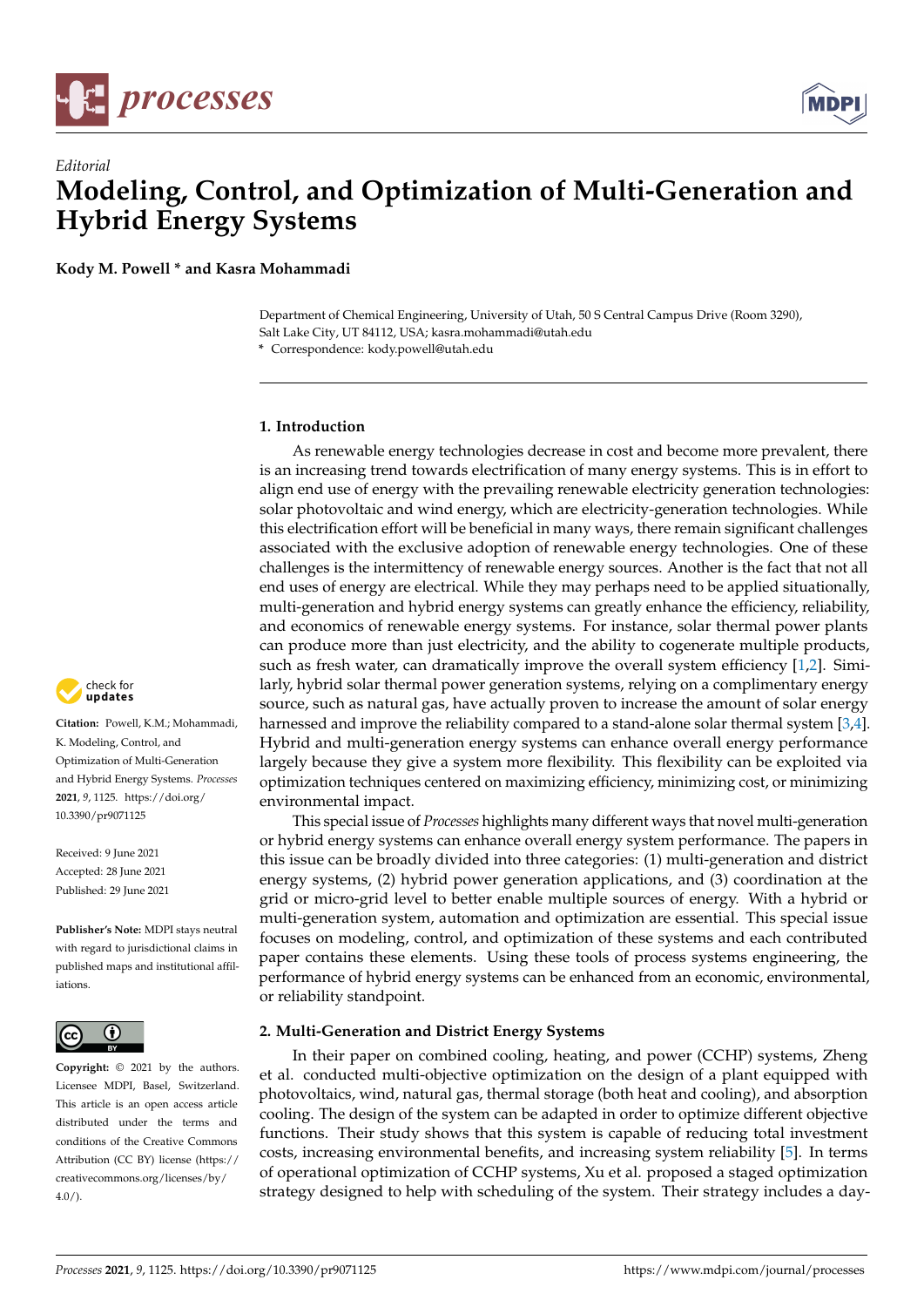ahead economic scheduling stage, an intraday rolling optimization stage, and a real-time adjustment stage. Their strategy helps to account for potential forecasting errors and allows the system to be both economical and reliable [\[6\]](#page-2-5). Chen and Wang also focused on optimal system scheduling for integrated energy systems. Their multi-objective optimization algorithm helps to improve the economic dispatch of integrated energy systems [\[7\]](#page-2-6). From a modeling and energy/exergy analysis standpoint, Zhang et al. explored various hybrid configurations of absorption chillers, designed to recover waste heat and convert it to cooling energy. Their hybrid designs improved the peak coefficient of performance (COP) of the system by up to 15% [\[8\]](#page-2-7). Another method of process cooling is through lake water heat pump systems. Shahzad et al. completed a performance assessment of a closed loop system in Pakistan and found that an average COP as high as 3.46 could be achieved with this system [\[9\]](#page-2-8). Modeling of district heating networks can also provide valuable insight. Hanus et al. evaluated a combined heat and power (CHP)-driven steam heating network for an industrial complex. Their thermo-hydrodynamic model helps to identify bottlenecks in the process so that improvement opportunities can be identified [\[10\]](#page-2-9). For optimization of complex hybrid energy systems, Quah et al. proposed a novel methodology for process optimization. Rather than traditional methods that require a process model that is frequently pinged to determine optimal operation, they proposed using reinforcement learning and demonstrated that computational speeds can be dramatically enhanced compared to more conventional methods [\[11\]](#page-2-10).

### **3. Hybrid Power Generation Applications**

Modeling, control, and optimization are also important in power generation applications. In their study on concentrated solar power (CSP), Al-Kouz et al. used the System Advisor Model to evaluate a plant with thermal energy storage. Their results showed capacity factors of up to 41%, demonstrating that CSP plants with storage are getting more reliable [\[12\]](#page-2-11). Reliability of renewable power generation systems can also be enhanced with good control algorithms. Hamed et al. demonstrated that by applying nonlinear structural control to an offshore wind turbine system. They focused on vibration control, stability, and energy transfer by using advanced control techniques, yielding very positive results [\[13\]](#page-2-12). Advanced control and optimization techniques can help make important decisions about complex energy systems. Niegodajew et al. demonstrated this by applying the Nelder-Mead approach to a modern thermal power plant. Their results show that optimization can be achieved in combination with advanced software packages, such as IPSEpro and MATLAB, in order to make decisions such as setting bleed and outlet pressures on turbines [\[14\]](#page-2-13). Control and design decisions can also be integrated by using advanced tools such as economic linear optimal control. A study by Zhang et al. showed that this tool can be used in an integrated gasification and combined cycle (IGCC) plant to maximize plant revenue by shifting production times toward periods of high electricity prices [\[15\]](#page-2-14).

### **4. Grid and Micro-Grid Applications**

As process systems engineering tools have proven effective in power generation applications, they are also effective in grid regulation applications. For multiple plant coordination efforts, Xu et al. developed an event-triggered communication mechanism to be used for optimal frequency regulation of multiple power generation stations on the grid. This algorithm allows for multiple distributed systems to coordinate with minimal communication burden [\[16\]](#page-2-15). On a similar topic, Weng et al. also developed a hybridtriggered mechanism for distributed secondary control of islanded microgrids [\[17\]](#page-3-0). Luo et al. developed a multi-timescale rolling optimal dispatch methodology, which they applied to grid-connected AC/DC hybrid microgrids. In their paper, they propose a threetimescale system that helps to coordinate grid operations with day-ahead, intraday, and real-time dispatching stages [\[18\]](#page-3-1). While hybrid power generation systems are connected electrically at the grid level, the grid interfaces with end uses of energy. Other forms of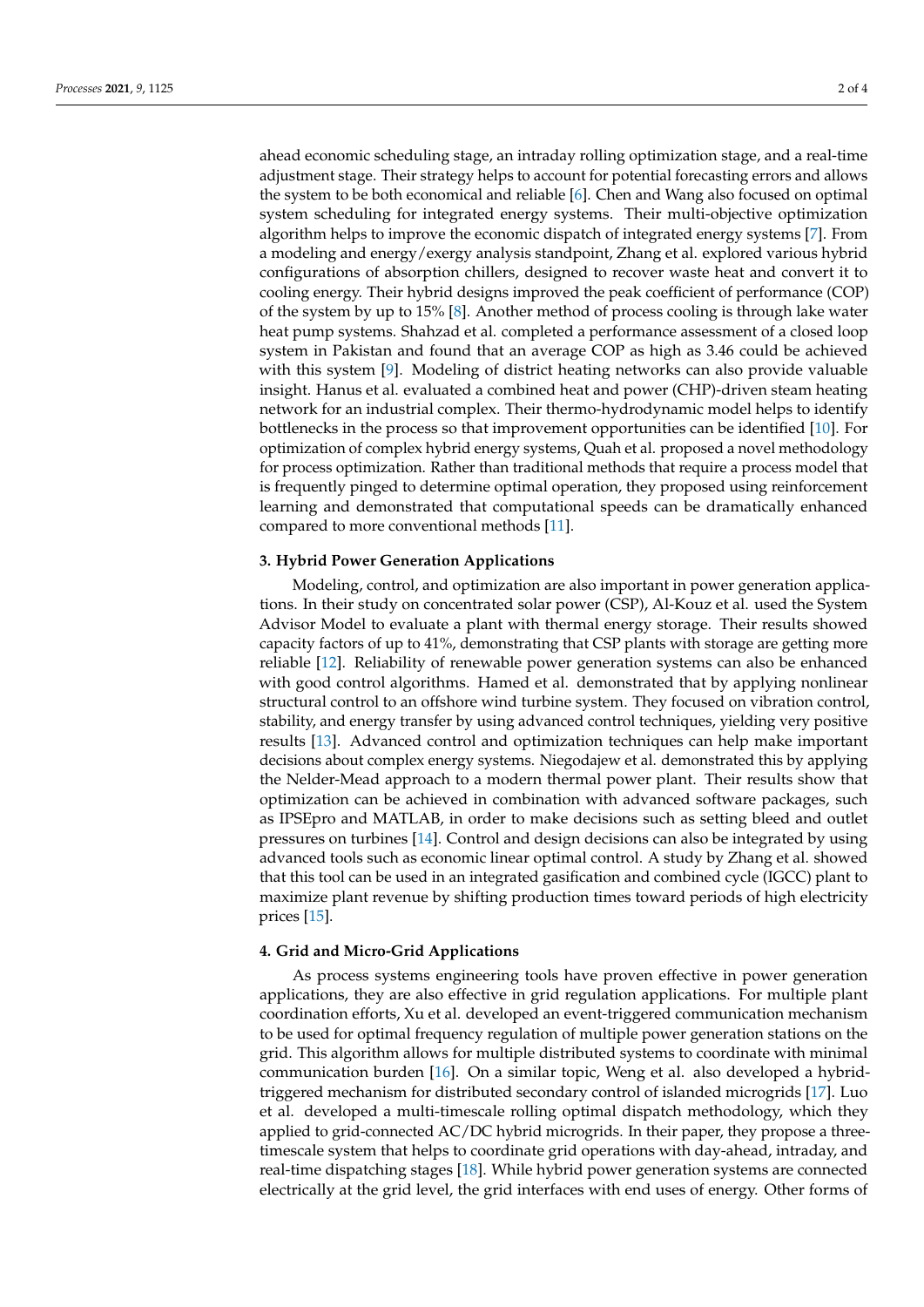energy, such as thermal and mechanical, can also affect grid operations. Simmons et al. demonstrated this in their study on using proactive energy optimization of residential buildings. They use weather and market forecasts to incentivize home owners to store energy via batteries, schedule their appliances, and use their HVAC system as a thermal battery. Their work demonstrated cost reductions of up to 40% for homeowners [\[19\]](#page-3-2). Although there may be a substantial benefit for homeowners to change their energy behavior, the use of market signals at the grid level can also be a way to turn residential buildings into a grid asset. On a similar topic, Sheha et al. have demonstrated that a realtime market can be an effective means for coordinating demand-side behavior, allowing the grid to leverage distributed energy resources such as battery storage and home energy management systems [\[20,](#page-3-3)[21\]](#page-3-4).

### **5. Conclusions**

This special issue includes many innovative designs as well as modeling, control, and optimization techniques for hybrid and multi-generation energy systems. Each of these works contains a novel contribution to science and engineering with the mission of improving the reliability, efficiency, environmental performance, or cost of these systems. They have demonstrated that hybridizing a system to give it more flexibility can indeed improve system performance and that the tools of process systems engineering are invaluable in realizing these benefits.

**Funding:** This work received no funding.

**Conflicts of Interest:** The authors of this editorial declare no conflict of interest.

### **References**

- <span id="page-2-0"></span>1. Mohammadi, K.; Saghafifar, M.; Ellingwood, K.; Powell, K. Hybrid concentrated solar power (CSP)-desalination systems: A review. *Desalination* **2019**, *468*, 114083. [\[CrossRef\]](http://doi.org/10.1016/j.desal.2019.114083)
- <span id="page-2-1"></span>2. Mohammadi, K.; Khanmohammadi, S.; Khorasanizadeh, H.; Powell, K. A comprehensive review of solar only and hybrid solar driven multigeneration systems: Classifications, benefits, design and prospective. *Appl. Energy* **2020**, *268*, 114940. [\[CrossRef\]](http://doi.org/10.1016/j.apenergy.2020.114940)
- <span id="page-2-2"></span>3. Rashid, K.; Safdarnejad, S.M.; Powell, K.M. Process intensification of solar thermal power using hybridization, flexible heat integration, and real-time optimization. *Chem. Eng. Process. Process. Intensif.* **2019**, *139*, 155–171. [\[CrossRef\]](http://doi.org/10.1016/j.cep.2019.04.004)
- <span id="page-2-3"></span>4. Rashid, K.; Ellingwood, K.; Safdarnejad, S.M.; Powell, K.M. Designing Flexibility into a Hybrid Solar Thermal Power Plant by Real-Time, Adaptive Heat Integration. *Comput. Aided Chem. Eng.* **2019**, *2019*, 457–462. [\[CrossRef\]](http://doi.org/10.1016/b978-0-12-818597-1.50073-4)
- <span id="page-2-4"></span>5. Zheng, L.; Wang, X.; Jiang, B. Multi-Objective Optimal Configuration of the CCHP System. *Processes* **2020**, *8*, 351. [\[CrossRef\]](http://doi.org/10.3390/pr8030351)
- <span id="page-2-5"></span>6. Xu, Y.; Luo, Z.; Zhu, Z.; Zhang, Z.; Qin, J.; Wang, H.; Gao, Z.; Yang, Z. A Three-Stage Coordinated Optimization Scheduling Strategy for a CCHP Microgrid Energy Management System. *Processes* **2020**, *8*, 245. [\[CrossRef\]](http://doi.org/10.3390/pr8020245)
- <span id="page-2-6"></span>7. Chen, S.; Wang, S. An Optimization Method for an Integrated Energy System Scheduling Process Based on NSGA-II Improved by Tent Mapping Chaotic Algorithms. *Processes* **2020**, *8*, 426. [\[CrossRef\]](http://doi.org/10.3390/pr8040426)
- <span id="page-2-7"></span>8. Zhang, X.; Cai, L.; Chen, T. Energetic and Exergetic Investigations of Hybrid Configurations in an Absorption Refrigeration Chiller by Aspen Plus. *Processes* **2019**, *7*, 609. [\[CrossRef\]](http://doi.org/10.3390/pr7090609)
- <span id="page-2-8"></span>9. Shahzad, M.K.; Rehan, M.A.; Ali, M.; Mustafa, A.; Abbas, Z.; Mujtaba, M.; Akram, M.I.; Yousaf, M.R. Cooling Performance Assessment of a Slinky Closed Loop Lake Water Heat Pump System under the Climate Conditions of Pakistan. *Processes* **2019**, *7*, 553. [\[CrossRef\]](http://doi.org/10.3390/pr7090553)
- <span id="page-2-9"></span>10. Hanus, K.; Variny, M.; Illés, P. Assessment and Prediction of Complex Industrial Steam Network Operation by Combined Thermo-Hydrodynamic Modeling. *Processes* **2020**, *8*, 622. [\[CrossRef\]](http://doi.org/10.3390/pr8050622)
- <span id="page-2-10"></span>11. Quah, T.; Machalek, D.; Powell, K.M. Comparing Reinforcement Learning Methods for Real-Time Optimization of a Chemical Process. *Processes* **2020**, *8*, 1497. [\[CrossRef\]](http://doi.org/10.3390/pr8111497)
- <span id="page-2-11"></span>12. Al-Kouz, W.; Almuhtady, A.; Abu-Libdeh, N.; Nayfeh, J.; Boretti, A. A 140 MW Solar Thermal Plant in Jordan. *Processes* **2020**, *8*, 668. [\[CrossRef\]](http://doi.org/10.3390/pr8060668)
- <span id="page-2-12"></span>13. Hamed, Y.S.; Aly, A.A.; Saleh, B.; Alogla, A.F.; Aljuaid, A.M.; Alharthi, M.M. Nonlinear Structural Control Analysis of an Offshore Wind Turbine Tower System. *Processes* **2019**, *8*, 22. [\[CrossRef\]](http://doi.org/10.3390/pr8010022)
- <span id="page-2-13"></span>14. Niegodajew, P.; Marek, M.; Elsner, W.; Kowalczyk, Ł. Power Plant Optimisation—Effective Use of the Nelder-Mead Approach. *Processes* **2020**, *8*, 357. [\[CrossRef\]](http://doi.org/10.3390/pr8030357)
- <span id="page-2-14"></span>15. Zhang, J.; Fracaro, S.G.; Chmielewski, D.J. Integrated Process Design and Control for Smart Grid Coordinated IGCC Power Plants Using Economic Linear Optimal Control. *Processes* **2020**, *8*, 288. [\[CrossRef\]](http://doi.org/10.3390/pr8030288)
- <span id="page-2-15"></span>16. Xu, S.; Sun, H.; Zhao, B.; Yi, J.; Weng, S.; Chen, J.; Dou, C. Distributed Optimal Frequency Regulation for Multiple Distributed Power Generations with an Event-Triggered Communication Mechanism. *Processes* **2020**, *8*, 169. [\[CrossRef\]](http://doi.org/10.3390/pr8020169)